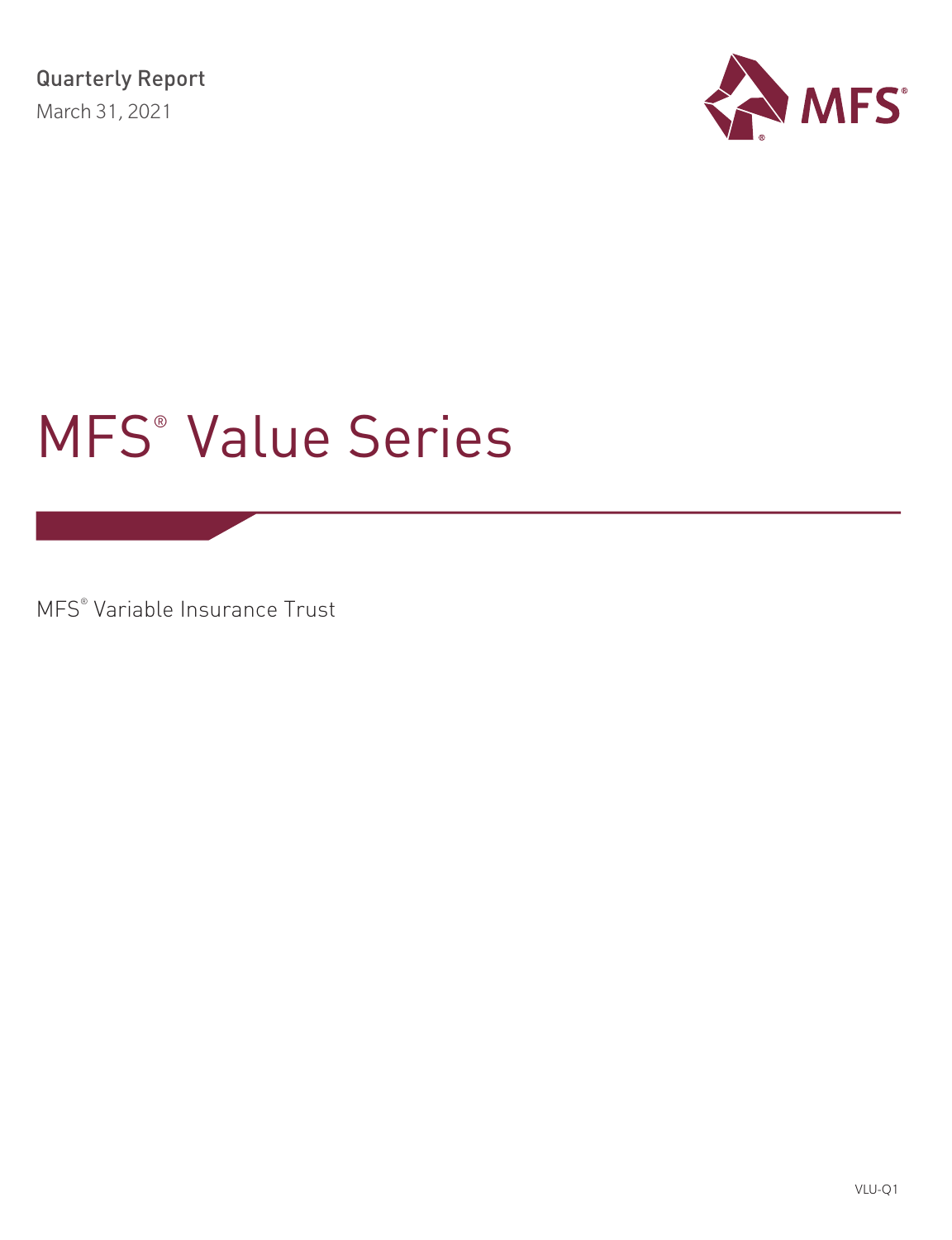## **PORTFOLIO OF INVESTMENTS**

3/31/21 (unaudited)

The Portfolio of Investments is a complete list of all securities owned by your fund. It is categorized by broad-based asset classes.

| <b>Issuer</b>                                | <b>Shares/Par</b> | Value (\$)        |
|----------------------------------------------|-------------------|-------------------|
| Common Stocks - 99.3%                        |                   |                   |
| Aerospace - 6.2%                             |                   |                   |
| Honeywell International, Inc.                | 322,235           | \$<br>69,947,552  |
| Lockheed Martin Corp.                        | 66,603            | 24,609,809        |
| Northrop Grumman Corp.                       | 155,060           | 50,183,618        |
| Raytheon Technologies Corp.                  | 228,312           | 17,641,668        |
|                                              |                   | \$<br>162,382,647 |
| Alcoholic Beverages - 1.4%                   |                   |                   |
| Diageo PLC                                   | 877,641           | \$<br>36,170,414  |
| Brokerage & Asset Managers - 3.3%            |                   |                   |
| BlackRock, Inc.                              | 48,482            | \$<br>36,553,489  |
| NASDAQ, Inc.                                 | 270,415           | 39,875,396        |
| T. Rowe Price Group, Inc.                    | 53,326            | 9,150,741         |
|                                              |                   | \$<br>85,579,626  |
| <b>Business Services - 6.3%</b>              |                   |                   |
| Accenture PLC, "A"                           | 249,235           | \$<br>68,851,169  |
| Equifax, Inc.                                | 140,789           | 25,501,111        |
| Fidelity National Information Services, Inc. | 225,165           | 31,660,451        |
| Fiserv, Inc. (a)                             | 319,084           | 37,983,759        |
|                                              |                   | \$<br>163,996,490 |
| Cable TV $-3.2%$                             |                   |                   |
| Comcast Corp., "A"                           | 1,554,306         | \$<br>84,103,498  |
| Chemicals $-1.7%$                            |                   |                   |
| PPG Industries, Inc.                         | 301,947           | \$<br>45,370,556  |
| Construction $-3.5%$                         |                   |                   |
| Masco Corp.                                  | 368,140           | \$<br>22,051,586  |
| Otis Worldwide Corp.                         | 114,155           | 7,813,909         |
| Sherwin-Williams Co.                         | 40,088            | 29,585,345        |
| Stanley Black & Decker, Inc.                 | 163,164           | 32,578,956        |
|                                              |                   | \$<br>92,029,796  |
| Consumer Products - 2.3%                     |                   |                   |
| Colgate-Palmolive Co.                        | 206,993           | \$<br>16,317,258  |
| International Flavors & Fragrances, Inc.     | 44,464            | 6,207,619         |
| Kimberly-Clark Corp.                         | 148,606           | 20,663,665        |
| Reckitt Benckiser Group PLC                  | 176,296           | 15,792,838        |
|                                              |                   | \$<br>58,981,380  |
| Electrical Equipment - 1.3%                  |                   |                   |
| Johnson Controls International PLC           | 570,488           | \$<br>34,041,019  |
| Electronics - 5.4%                           |                   |                   |
| Analog Devices, Inc.                         | 127,523           | \$<br>19,776,267  |
| Intel Corp.                                  | 405,136           | 25,928,704        |
| NXP Semiconductors N.V.                      | 118,683           | 23,895,635        |
| Texas Instruments, Inc.                      | 382,454           | 72,279,981        |
|                                              |                   | \$<br>141,880,587 |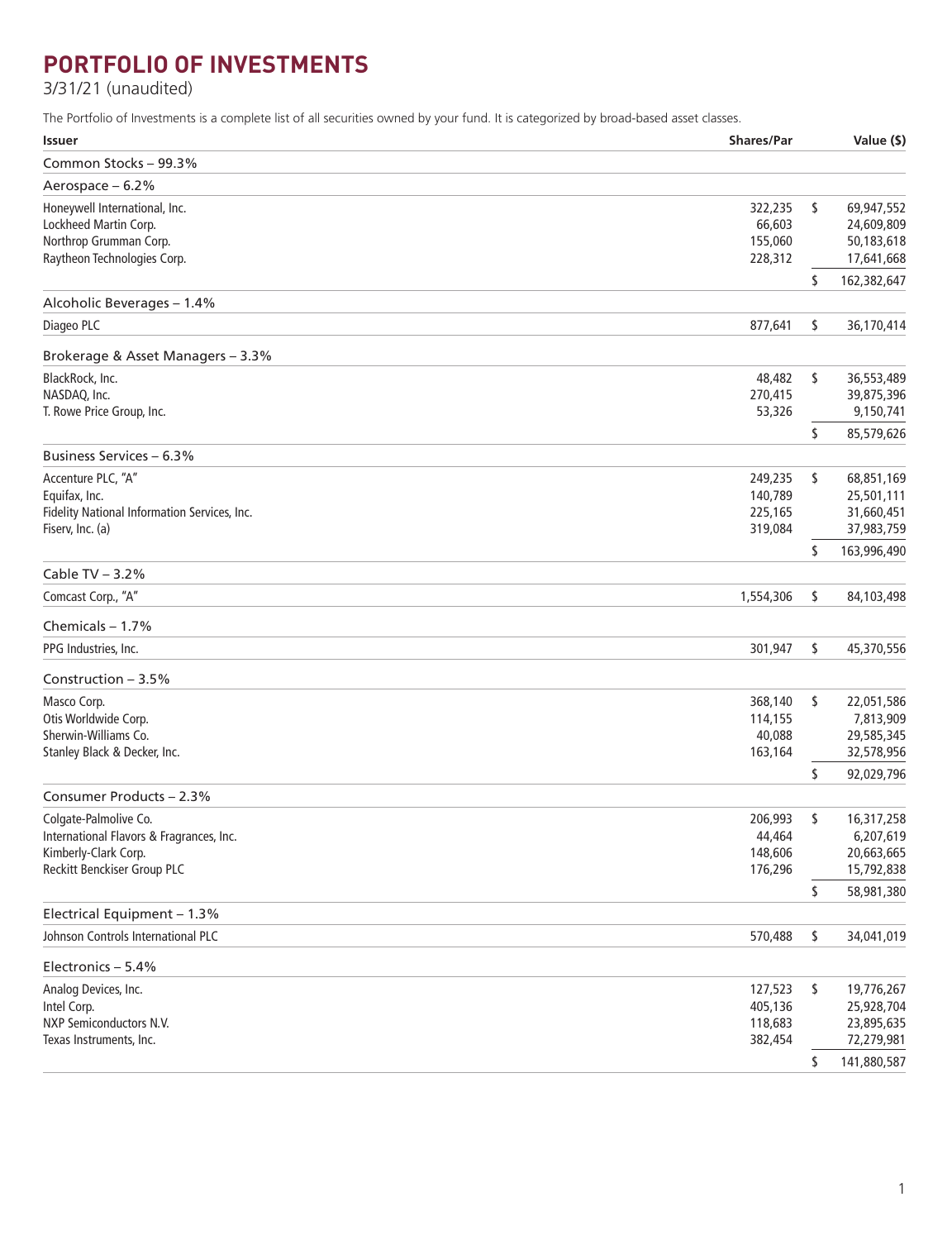## *Portfolio of Investments (unaudited) – continued*

| <b>Issuer</b>                                                    | <b>Shares/Par</b>  | Value (\$)                     |
|------------------------------------------------------------------|--------------------|--------------------------------|
| Common Stocks - continued                                        |                    |                                |
| Energy - Independent - 1.9%                                      |                    |                                |
| ConocoPhillips                                                   | 384,581            | \$<br>20,371,256               |
| EOG Resources, Inc.                                              | 203,461            | 14,757,026                     |
| Pioneer Natural Resources Co.                                    | 85,890             | 13,641,050                     |
|                                                                  |                    | \$<br>48,769,332               |
| Energy - Integrated - 0.6%                                       |                    |                                |
| Chevron Corp.                                                    | 150,291            | \$<br>15,748,994               |
| Food & Beverages - 3.0%                                          |                    |                                |
| Archer Daniels Midland Co.                                       | 246,976            | \$<br>14,077,632               |
| J.M. Smucker Co.                                                 | 55,535             | 7,026,844                      |
| Nestle S.A.                                                      | 364,109            | 40,581,116                     |
| PepsiCo, Inc.                                                    | 118,236            | 16,724,482                     |
|                                                                  |                    | \$<br>78,410,074               |
| Gaming & Lodging - 0.4%<br>Marriott International, Inc., "A" (a) | 71,424             | \$<br>10,578,609               |
|                                                                  |                    |                                |
| Health Maintenance Organizations - 2.4%                          |                    |                                |
| Cigna Corp.                                                      | 257,686            | \$<br>62,293,014               |
| Insurance $-8.6%$                                                |                    |                                |
| Aon PLC                                                          | 265,984            | \$<br>61,205,578               |
| Chubb Ltd.                                                       | 338,093            | 53,408,551                     |
| Marsh & McLennan Cos., Inc.                                      | 389,621            | 47,455,838                     |
| Progressive Corp.                                                | 243,476            | 23,278,740<br>38,980,071       |
| Travelers Cos., Inc.                                             | 259,176            | \$<br>224,328,778              |
| Machinery & Tools - 4.5%                                         |                    |                                |
| Eaton Corp. PLC                                                  | 302,737            | \$<br>41,862,472               |
| Illinois Tool Works, Inc.                                        | 208,333            | 46,149,926                     |
| Trane Technologies PLC                                           | 183,630            | 30,401,783                     |
|                                                                  |                    | \$<br>118,414,181              |
| Major Banks - 8.4%                                               |                    |                                |
| Goldman Sachs Group, Inc.                                        | 102,964            | \$<br>33,669,228               |
| JPMorgan Chase & Co.                                             | 798,586            | 121,568,747                    |
| Morgan Stanley                                                   | 384,009            | 29,822,139                     |
| PNC Financial Services Group, Inc.                               | 187,901            | 32,959,714                     |
| Medical & Health Technology & Services - 1.0%                    |                    | \$<br>218,019,828              |
| McKesson Corp.                                                   | 129,049            | \$<br>25,169,717               |
|                                                                  |                    |                                |
| Medical Equipment - 8.3%                                         |                    |                                |
| <b>Abbott Laboratories</b><br>Boston Scientific Corp. (a)        | 329,152<br>641,192 | \$<br>39,445,576<br>24,782,071 |
| Danaher Corp.                                                    | 185,207            | 41,686,391                     |
| <b>Medtronic PLC</b>                                             | 558,751            | 66,005,255                     |
| Thermo Fisher Scientific, Inc.                                   | 98,768             | 45,075,740                     |
|                                                                  |                    | \$<br>216,995,033              |
| Other Banks & Diversified Financials - 6.6%                      |                    |                                |
| American Express Co.                                             | 265,197            | \$<br>37,509,464               |
| Citigroup, Inc.                                                  | 807,614            | 58,753,919                     |
| Moody's Corp.<br>Truist Financial Corp.                          | 46,817<br>390,831  | 13,980,024<br>22,793,264       |
|                                                                  |                    |                                |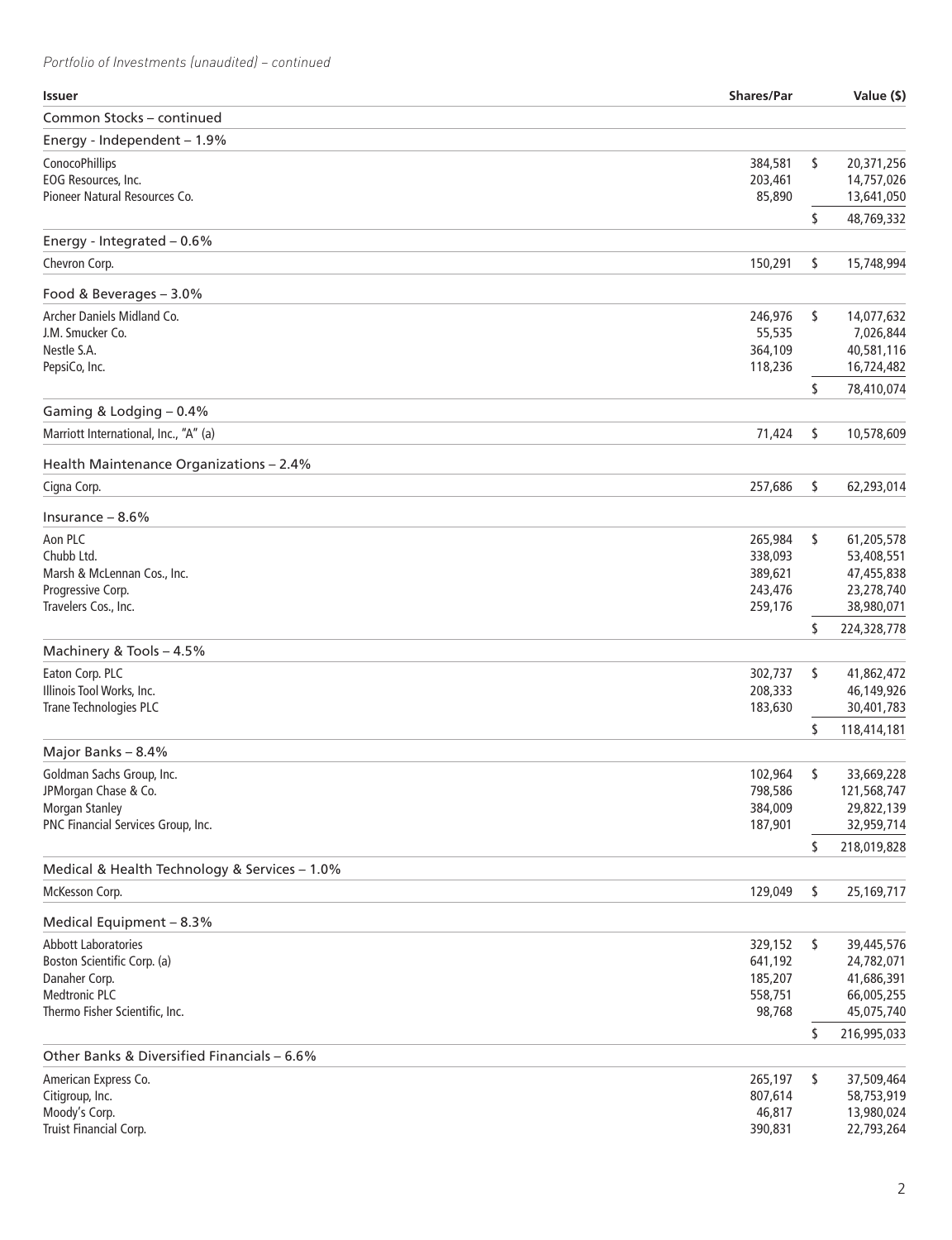| <b>Issuer</b>                                       | <b>Shares/Par</b> | Value (\$)        |
|-----------------------------------------------------|-------------------|-------------------|
| Common Stocks - continued                           |                   |                   |
| Other Banks & Diversified Financials - continued    |                   |                   |
| U.S. Bancorp                                        | 692,778           | \$<br>38,317,551  |
|                                                     |                   | \$<br>171,354,222 |
| Pharmaceuticals - 7.0%                              |                   |                   |
| Johnson & Johnson                                   | 595,513           | \$<br>97,872,562  |
| Merck & Co., Inc.                                   | 458,059           | 35,311,768        |
| Pfizer, Inc.                                        | 1,099,226         | 39,824,958        |
| Roche Holding AG                                    | 33,563            | 10,846,763        |
|                                                     |                   | \$<br>183,856,051 |
| Railroad & Shipping - 2.2%                          |                   |                   |
| Canadian National Railway Co.                       | 144,052           | \$<br>16,707,151  |
| Union Pacific Corp.                                 | 180,841           | 39,859,165        |
|                                                     |                   | \$<br>56,566,316  |
| Real Estate $-0.3%$                                 |                   |                   |
| Public Storage, Inc., REIT                          | 37,145            | \$<br>9,165,900   |
| Specialty Chemicals - 0.7%                          |                   |                   |
| DuPont de Nemours, Inc.                             | 229,946           | \$<br>17,770,227  |
| Specialty Stores - 1.5%                             |                   |                   |
| Lowe's Cos., Inc.                                   | 210,658           | \$<br>40,062,938  |
| Telephone Services - 0.3%                           |                   |                   |
| Verizon Communications, Inc.                        | 136,411           | \$<br>7,932,300   |
| Tobacco $-0.5%$                                     |                   |                   |
| Philip Morris International, Inc.                   | 142,966           | \$<br>12,686,803  |
| Utilities - Electric Power – 6.5%                   |                   |                   |
| American Electric Power Co., Inc.                   | 233,748           | \$<br>19,798,456  |
| Dominion Energy, Inc.                               | 471,165           | 35,789,693        |
| Duke Energy Corp.                                   | 588,803           | 56,837,154        |
| Southern Co.                                        | 721,711           | 44,861,556        |
| Xcel Energy, Inc.                                   | 202,695           | 13,481,244        |
|                                                     |                   | \$<br>170,768,103 |
| <b>Total Common Stocks</b>                          |                   | \$2,593,426,433   |
| Investment Companies (h) - 0.6%                     |                   |                   |
| Money Market Funds - 0.6%                           |                   |                   |
| MFS Institutional Money Market Portfolio, 0.05% (v) | 15,635,275        | \$<br>15,635,275  |
| Other Assets, Less Liabilities - 0.1%               |                   | 1,600,492         |
| Net Assets - 100.0%                                 |                   | \$2,610,662,200   |

(a) Non-income producing security.

(h) An affiliated issuer, which may be considered one in which the fund owns 5% or more of the outstanding voting securities, or a company which is under common control. At period end, the aggregate values of the fund's investments in affiliated issuers and in unaffiliated issuers were \$15,635,275 and \$2,593,426,433, respectively.

(v) Affiliated issuer that is available only to investment companies managed by MFS. The rate quoted for the MFS Institutional Money Market Portfolio is the annualized seven-day yield of the fund at period end.

The following abbreviations are used in this report and are defined:

REIT Real Estate Investment Trust

See attached supplemental information. For more information see notes to financial statements as disclosed in the most recent semiannual or annual report.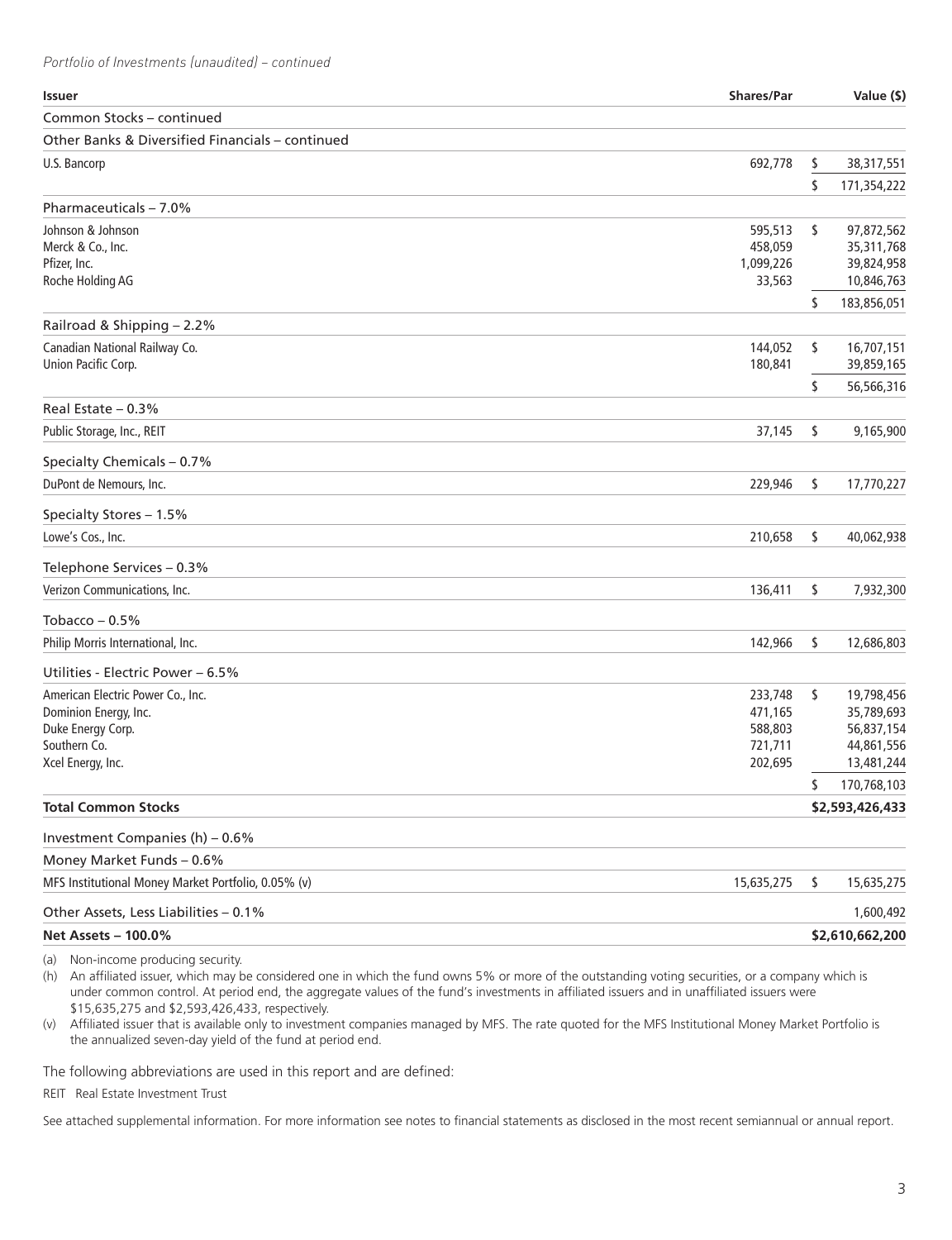## **Supplemental Information**

3/31/21 (unaudited)

The fund is an investment company and accordingly follows the investment company accounting and reporting guidance of the Financial Accounting Standards Board (FASB) Accounting Standards Codification Topic 946 Financial Services - Investment Companies.

### **(1) Investment Valuations**

Equity securities, including restricted equity securities, are generally valued at the last sale or official closing price on their primary market or exchange as provided by a third-party pricing service. Equity securities, for which there were no sales reported that day, are generally valued at the last quoted daily bid quotation on their primary market or exchange as provided by a third-party pricing service. Short-term instruments with a maturity at issuance of 60 days or less may be valued at amortized cost, which approximates market value. Open-end investment companies are generally valued at net asset value per share. Securities and other assets generally valued on the basis of information from a third-party pricing service may also be valued at a broker/dealer bid quotation. In determining values, third-party pricing services can utilize both transaction data and market information such as yield, quality, coupon rate, maturity, type of issue, trading characteristics, and other market data. The values of foreign securities and other assets and liabilities expressed in foreign currencies are converted to U.S. dollars using the mean of bid and asked prices for rates provided by a third-party pricing service.

The Board of Trustees has delegated primary responsibility for determining or causing to be determined the value of the fund's investments (including any fair valuation) to the adviser pursuant to valuation policies and procedures approved by the Board. If the adviser determines that reliable market quotations are not readily available, investments are valued at fair value as determined in good faith by the adviser in accordance with such procedures under the oversight of the Board of Trustees. Under the fund's valuation policies and procedures, market quotations are not considered to be readily available for most types of debt instruments and floating rate loans and many types of derivatives. These investments are generally valued at fair value based on information from third-party pricing services. In addition, investments may be valued at fair value if the adviser determines that an investment's value has been materially affected by events occurring after the close of the exchange or market on which the investment is principally traded (such as foreign exchange or market) and prior to the determination of the fund's net asset value, or after the halt of trading of a specific security where trading does not resume prior to the close of the exchange or market on which the security is principally traded. Events that occur after foreign markets close (such as developments in foreign markets and significant movements in the U.S. markets) and prior to the determination of the fund's net asset value may be deemed to have a material effect on the value of securities traded in foreign markets. Accordingly, the fund's foreign equity securities may often be valued at fair value. The adviser generally relies on third-party pricing services or other information (such as the correlation with price movements of similar securities in the same or other markets; the type, cost and investment characteristics of the security; the business and financial condition of the issuer; and trading and other market data) to assist in determining whether to fair value and at what value to fair value an investment. The value of an investment for purposes of calculating the fund's net asset value can differ depending on the source and method used to determine value. When fair valuation is used, the value of an investment used to determine the fund's net asset value may differ from quoted or published prices for the same investment. There can be no assurance that the fund could obtain the fair value assigned to an investment if it were to sell the investment at the same time at which the fund determines its net asset value per share.

Various inputs are used in determining the value of the fund's assets or liabilities. These inputs are categorized into three broad levels. In certain cases, the inputs used to measure fair value may fall into different levels of the fair value hierarchy. In such cases, an investment's level within the fair value hierarchy is based on the lowest level of input that is significant to the fair value measurement. The fund's assessment of the significance of a particular input to the fair value measurement in its entirety requires judgment, and considers factors specific to the investment. Level 1 includes unadjusted quoted prices in active markets for identical assets or liabilities. Level 2 includes other significant observable market-based inputs (including quoted prices for similar securities, interest rates, prepayment speed, and credit risk). Level 3 includes unobservable inputs, which may include the adviser's own assumptions in determining the fair value of investments. The following is a summary of the levels used as of March 31, 2021 in valuing the fund's assets or liabilities:

| <b>Financial Instruments</b> | Level 1         | Level 2 | Level 3 | Total           |
|------------------------------|-----------------|---------|---------|-----------------|
| <b>Equity Securities</b>     | \$2,593,426,433 | $\sim$  |         | \$2,593,426,433 |
| Mutual Funds                 | 15,635,275      |         |         | 15,635,275      |
| Total                        | \$2,609,061,708 |         |         | \$2,609,061,708 |

For further information regarding security characteristics, see the Portfolio of Investments.

#### **(2) Investments in Affiliated Issuers**

An affiliated issuer may be considered one in which the fund owns 5% or more of the outstanding voting securities, or a company which is under common control. For the purposes of this report, the following were affiliated issuers:

| <b>Affiliated Issuers</b>                | <b>Beginning</b><br>Value | <b>Purchases</b> | <b>Sales</b><br><b>Proceeds</b> | <b>Realized</b><br>Gain<br>(Loss) | Change in<br>Unrealized<br><b>Appreciation or</b><br><b>Depreciation</b> | <b>Ending</b><br>Value |
|------------------------------------------|---------------------------|------------------|---------------------------------|-----------------------------------|--------------------------------------------------------------------------|------------------------|
| MFS Institutional Money Market Portfolio | \$30,323,177              | \$63,791,091     | \$78,478,993                    | $S-$                              | \—                                                                       | \$15,635,275           |